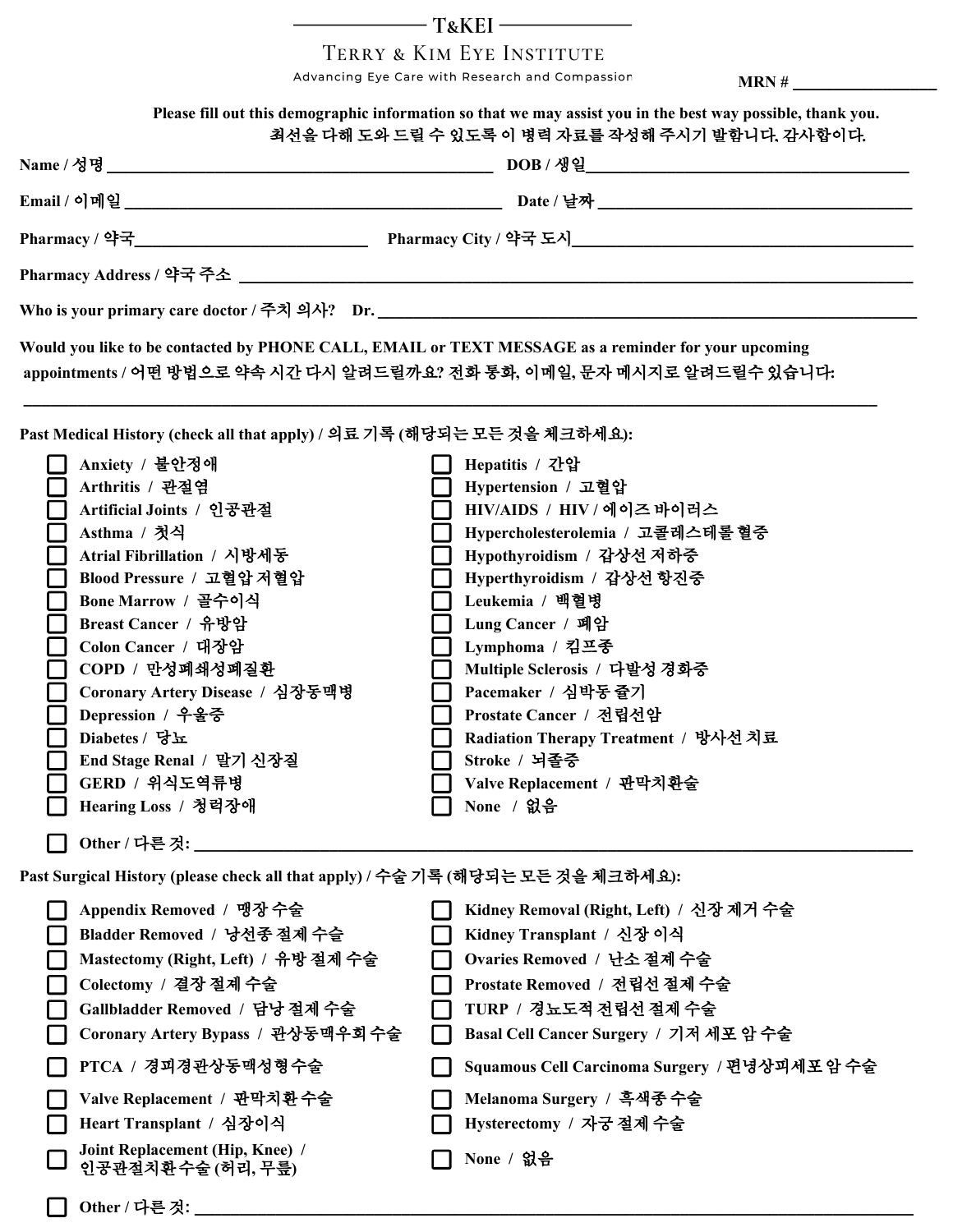| Ocular History / 시각 건강력 (적용되는 모든 항목을 체크하세요):                                                                                                                                                                                                                                                                                                                                                         |                                                                                                                                                                                                                                                                |
|------------------------------------------------------------------------------------------------------------------------------------------------------------------------------------------------------------------------------------------------------------------------------------------------------------------------------------------------------------------------------------------------------|----------------------------------------------------------------------------------------------------------------------------------------------------------------------------------------------------------------------------------------------------------------|
| Allergic Conjunctivitis / 알레르기 결막염<br>Blepharitis / 다래끼 / 눈꺼풀염<br>Cataract (R, L) / 백내장 (오른쪽, 왼쪽)<br>Diabetic retinopathy (R, L) / 당뇨망막병 (오른쪽, 왼쪽)<br>Dry Eyes (R, L) / 건조눈 (오른쪽, 왼쪽)<br>Glaucoma (R, L) / 녹내장 (오른쪽, 왼쪽)<br>Macular degeneration (R, L) / 환반변성 (오른쪽, 왼쪽)<br>Vitreous floaters (R, L) / 유리체부유물 (오른쪽, 왼쪽)<br>Epiretinal membrane (R, L) / 황반전막 (오른쪽, 왼쪽)                               | Narrow angles (R, L) / 협전방각 (오른쪽, 왼쪽)<br>Ocular HTN (R, L) / 고안압 (오른쪽, 왼쪽)<br>Opthalmic migraine / 안구 편두통<br>Pseudoexfoliation / 거짓비늘 녹내장<br>Retinal tear (R, L) / 망막째짐 (오른쪽, 왼쪽)<br>Strabismus / 사시중<br>PVD (R, L) / 말초혈 관병 (오른쪽, 왼쪽)<br>None / 없음            |
| Other / 다른 것:                                                                                                                                                                                                                                                                                                                                                                                        |                                                                                                                                                                                                                                                                |
| Ocular Surgery / 눈 수술 기록 (적용되는 모든 항목을 체크하세요):                                                                                                                                                                                                                                                                                                                                                        |                                                                                                                                                                                                                                                                |
| Blepharoplasty / 안검성형수술<br>Cataract (R, L) / 백내장 수술 (오른쪽, 왼쪽)<br>Corneal Transplant (R, L) / 각막 이식 (오른쪽, 왼쪽)<br>DSEK (R, L) / 데스메막박리각만내피충판이식술<br>Intravitreal Injection (R, L) / 유리체 내 주입 (오른쪽, 왼쪽)<br>Trabeculectomy (R, L) / 섬유주절제 수술 (오른쪽, 왼쪽)<br>LPI (R, L) / 레이저 말초 홍채 절개 수술 (오른쪽, 왼쪽)<br>PRK (R, L) / 굴절교정레이저각막절제 (오른쪽, 왼쪽)<br>Other / 다른 것:<br>Medication / 약 (현재 복용 중인 늬약품과 복용량을 모두 적어 주세요): | Ptosis Repair (R, L) / 안검 하수 수술 (오른쪽, 왼쪽)<br>Punctal Plugs (R, L) / 눈물점막개 (오른쪽, 왼쪽)<br>H<br>Strabismus surgery / 사시중 수술<br>Retinal Laser (R, L) / 망막레이저 수술 (오른쪽, 왼쪽)<br>LASIK (R, L) / 라식 수술 (오른쪽, 왼쪽)<br>YAG Laser (R, L) / 야그 레이저 낭절개 (오른쪽, 왼쪽)<br>None / 없음 |
|                                                                                                                                                                                                                                                                                                                                                                                                      |                                                                                                                                                                                                                                                                |
|                                                                                                                                                                                                                                                                                                                                                                                                      |                                                                                                                                                                                                                                                                |
| None / 없음                                                                                                                                                                                                                                                                                                                                                                                            |                                                                                                                                                                                                                                                                |
| Allergies / 알레르기 (모든 알레르기 적어 주세요):                                                                                                                                                                                                                                                                                                                                                                   |                                                                                                                                                                                                                                                                |
|                                                                                                                                                                                                                                                                                                                                                                                                      |                                                                                                                                                                                                                                                                |
|                                                                                                                                                                                                                                                                                                                                                                                                      |                                                                                                                                                                                                                                                                |
|                                                                                                                                                                                                                                                                                                                                                                                                      |                                                                                                                                                                                                                                                                |
|                                                                                                                                                                                                                                                                                                                                                                                                      |                                                                                                                                                                                                                                                                |
| None / 없음                                                                                                                                                                                                                                                                                                                                                                                            |                                                                                                                                                                                                                                                                |